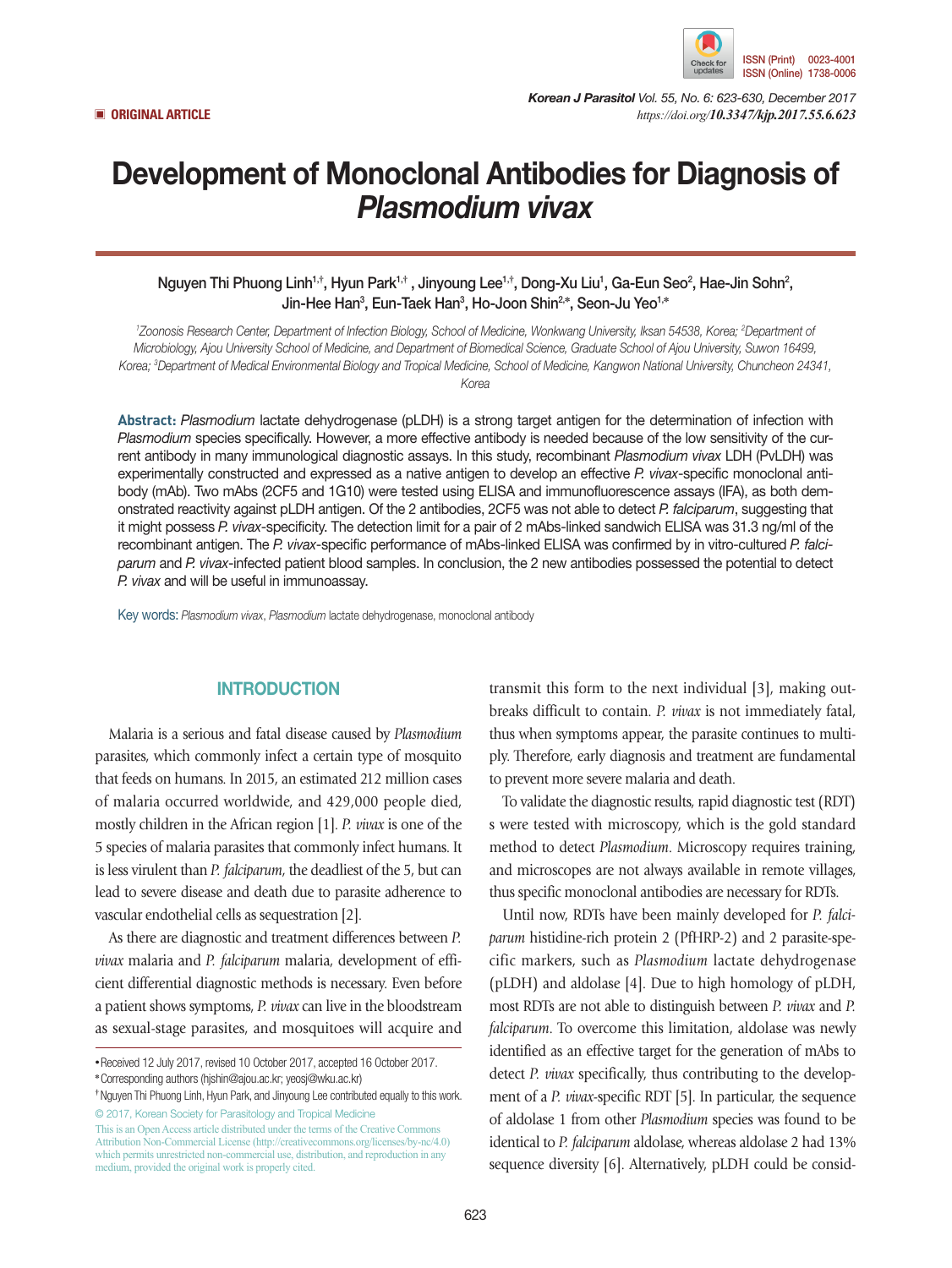ered as a specific marker for the generation of a monoclonal antibody to detect *Plasmodium* species differentially because it possesses species-specific isomers [7].

However, pLDH has a low sensitivity for the detection of *P. vivax* specifically, and a combination of both aldolase and LDH is necessary for diagnostic assays with pLDH [8]. Therefore, the development of an efficient *P. vivax*-specific monoclonal antibody (mAb) is favored. In this study, a novel pair of mAbs targeting pLDH was developed and evaluated for diagnostic specificity for detecting *P. vivax*-infected patient blood samples.

# MATERIALS AND METHODS

## **Reagents**

*P. falciparum* 3D7 (ATCC PRA-405D) was purchased from American Type Culture Collection (ATCC, Manassas, Virginia, USA). *P. vivax*-infected patient blood samples were collected from endemic areas, and healthy individual samples were collected from malaria-free areas of Gangwon-do (Province), Korea. The study was approved by the Kangwon National University Hospital Institutional Review Board (approval no. 2014- 08-008-002).

## Malaria culture

*P. falciparum* 3D7 was continuously cultured in RPMI 1,640 medium (24 mM sodium bicarbonate, 25 µg/ml gentamicin, 1% albumax, 0.05% hypoxanthine, and 1% penicillin) with 5% hematocrit of type O human red blood cells. The quantitative parasite content in the blood (parasitemia) was checked daily by Giemsa staining (Polysciences, Inc., Warrington, Pittsburg, USA). The medium was changed daily and divided when parasitemia reached 5-6%. The culture plates were maintained at 37°C with 5% CO<sub>2</sub>, 5% O<sub>2</sub>, and 90% N<sub>2</sub> atmosphere.

## Cloning, expression and purification of pLDH

The LDH sequences of *P. vivax* (GenBank no. DQ060151.1) and *P. falciparum* (GenBank no. XM\_001349953.1) were amplified by PCR (Takara, Kusatsu, Japan) using primer pairs: Forward 5΄-C ATATGACGCCGAAACCCAAA–3΄ (*Nde*I restriction site), Reverse 5΄-GGAGCTCGAAATGAGCGCCT-3΄ (*Sac*I restriction site) for PvLDH expression and Forward 5΄-AGC-TAGCATGGCACCAAAAGCAAAAATCGT-3΄ (*Nhe*I restriction site), Reverse 5΄-GGAGCTCGAAGCTAATGCCTTCATTCTCT- TAGT-3΄ (*Sac*I restriction site) for PfLDH expression. PCR products were confirmed by electrophoresis and purified using a quick gel extraction kit (Qiagen, Germantown, Maryland, USA). The purified products were cloned in p-GEM-T Easy vector (Promega, Madison, Wisconsin, USA) for transformation and culture. Positive clones were extracted and confirmed by sequencing. The expected DNA sequence was ligated into pET-21b vector (Novagen, Sydney, Australia) for expression. Isopropyl β-D-1-thiogalactopyranoside (IPTG) (0.5 mM) was used to induce antigen expression and after 4 hr of culturing, cell lysates were harvested for analysis of antigen expression.

# Purification and western blotting with anti-6x-His antibody

Recombinant antigen was obtained by native condition using Tris buffer (100 mM NaCl, 50 mM Tris HCl, 5% glycerol, pH 7.5) and purified further. Briefly, the supernatant was incubated with Ni-NTA agarose (Qiagen) at 10 mM imidazole at room temperature for 30 min. Bound proteins were obtained with an elution buffer containing imidazole at concentrations of 50 mM, 100 mM, and 300 mM and then analyzed by 12% SDS-PAGE. For western blotting, the purified proteins were loaded onto 12% SDS-PAGE gels at 3 μg per lane and then transferred to polyvinylidene difluoride (PVDF) membrane (Thermo Fisher Scientific Inc., Waltham, Massachusetts, USA). PBS with 0.1% Tween 20 (PBST) and 5% skim milk was used for blocking. The primary antibody was a  $6 \times$  His-tag antibody (Thermos Fisher Scientific Inc.) diluted 12,000 folds. The secondary antibody was a rabbit polyclonal antibody to mouse IgG–horseradish peroxidase (anti-mouse HRP) (Abcam, Cambridge, UK) diluted 30,000 folds. The results were imaged by ChemiDoc XRS+ imaging system (Bio-Rad, Hercules, California, USA).

#### Production of monoclonal antibodies

Monoclonal antibodies were generated by immunizing mice. For the first injection, the recombinant PvLDH and PfLDH proteins (each 50 µg per 100 µl) were mixed with an equal volume of Freund's complete adjuvant (Sigma-Aldrich, St. Louis, Missouri, USA) and injected intraperitoneally into 7-week-old female BALB/c mice (Daehan Bio-Link Ltd., Eumseong, Chungcheongbuk-do, Korea). Then, the rPvLDH and rPfLDH proteins (each 25 µg per 100 µl) mixed with an equal volume of Freund's incomplete adjuvant were boosted biweekly. After the third injection, a final injection of rPvLDH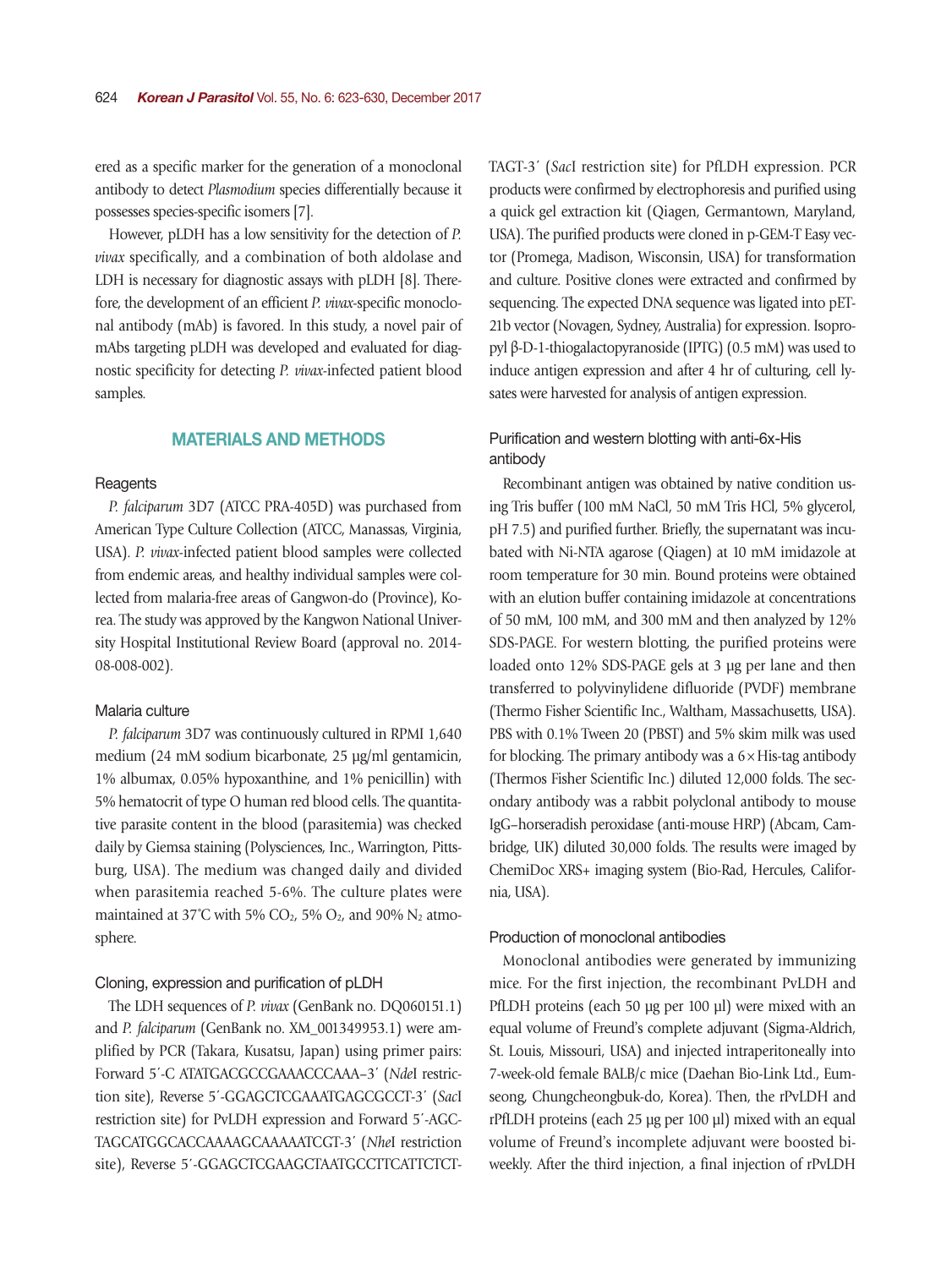and rPfLDH proteins without adjuvant (each 5 ug per 100 ul) was administered intravenously. The cell fusion technique was performed according to previously established protocols [9,10]. Briefly, mouse splenocytes were fused with myeloma cell line FO obtained from the ATCC by adding 50% polyethylene glycol (Sigma-Aldrich) and then seeded in each well of a 96-well culture plate. Hybridoma cells were selected by subculture in HAT (hypoxanthine, aminopterin, and thymidine) and HT (hypoxanthine and thymidine) media, and the antibody formation was screened by ELISA. Hybridoma cells producing a mAb were selected, scaled up, and subjected to limiting dilution for the production of monoclones producing mAbs. Selected monoclonal cells were intraperitoneally injected into 10-week-old female BALB/c mice for large-scale mAb production. The mAbs obtained from mouse ascites were purified using a Protein A agarose column (Amersham Biosciences, Uppsala, Sweden) and confirmed by SDS-PAGE and western blotting.

Western blotting for candidate antibodies was performed with a  $6 \times$  His-tag antibody. Recombinant protein  $(3 \text{ µg})$  was separated by SDS-PAGE gel and then transferred to PVDF membrane. After blocking the membrane with 5% skim milk in PBST, monoclonal 2CF5 and 1G10 antibodies were applied to the membrane (30 µg) as the primary antibody. The reaction of the antigen and primary antibody was recognized by anti-mouse HRP in diluted 1:30,000 folds. The result was imaged by ChemiDoc XRS+ imaging system.

### Indirect ELISA

Indirect ELISA with parasites was performed with *P. falci*parum 3D7 in vitro cultures at 10<sup>6</sup> parasites/ml, using 96-well microtiter plates (SungwooLS, Uijeongbu-si, Gyeonggi-do, Korea), followed by overnight incubation at 4˚C. The plate was washed by addition of 200 µl PBST per well with gentle shaking for 2 min (3 times) and then blocked with blocking buffer (4% BSA dissolved in PBST). 2CF5 and 1G10 mAb (5 μg per 100 μl) were added to each well as the primary antibody. After incubation for 1.5 hr at 37˚C, the plate was washed 3 times and incubated with anti-mouse HRP (Abcam, Bristol, UK) (1: 5,000) for 1 hr. Color was developed using 3,3',5,5'-Tetramethylbenzidine (TMB) substrate (Thermo Fisher Scientific Inc.) and stopped with  $0.18$  M H<sub>2</sub>SO<sub>4</sub>. The absorbance was then read at 450 nm using an Infinite F200 microplate reader (TECAN, Männedorf, Switzerland).

#### Immunofluorescence assay

The *in vitro*-cultured *P. falciparum* was used to make a thin smear on a microscope slide for Giemsa staining and immunofluorescence assay (IFA). For IFA, cells were fixed with 4% paraformaldehyde, followed by PBST washing and then incubated in PBS with 0.1% Triton X-100 for 40 min. The slide was blocked with 2% BSA for 2 hr. Subsequently, 2CF5 and 1G10 mAbs were added with overnight incubation at 4˚C. After washing, anti-mouse IgG FITC (Sigma-Aldrich) was added (5,000-fold dilutions), and slides were incubated at room temperature for 1 hr. After washing, slides were dried and mounted with DAPI-containing mounting medium (Vector Lab, Burlingame, California, USA). Fluorescence was captured with an Olympus Fluoview FV1000 confocal laser scanning microscope (Tokyo, Japan).

# Sandwich ELISA with recombinant antigen and clinical samples

Sandwich ELISA was performed to determine the specificity of the selected mAbs. For this test, 1G10 mAb was conjugated with HRP using EZ-Link Plus Activated Peroxidase Kit (Thermo Scientific Inc.). Each well of a microtiter plate was coated with 0.1 μg of the 2CF5 mAb with overnight incubation. After 1 day, the plate was washed with PBST and blocked with 4% BSA in PBST for 2 hr, followed by a wash step and addition of a serial dilution of analytes (PvLDH antigen, *P. falciparum* 3D7, and *P. vivax*-infected patient blood) to the wells. After 1 hr incubation, the plate was washed, and 1G10 mAb conjugated HRP was added at 0.1 μg per well. An hour later, color was developed using TMB substrate and stopped by  $0.18 M H<sub>2</sub>SO<sub>4</sub>$ . Absorbance at 450 nm was then read on a microplate reader.

#### Statistical analysis

All results were statistically analyzed using GraphPad Prism 5.0. One-way analysis of variance (ANOVA) was used to analyze ELISA data using of Tukey's multiple comparisons. All data are shown as means±SD of biological replicates.

# **RESULTS**

Homology of LDH protein between different *Plasmodium* species and expression of the pLDH protein

*P. vivax* LDH showed 90% sequence identity with that of *P. falciparum*. In addition, it had high identity with *P. berghei* and *P. malariae*, being 90-91% identical. The highest homology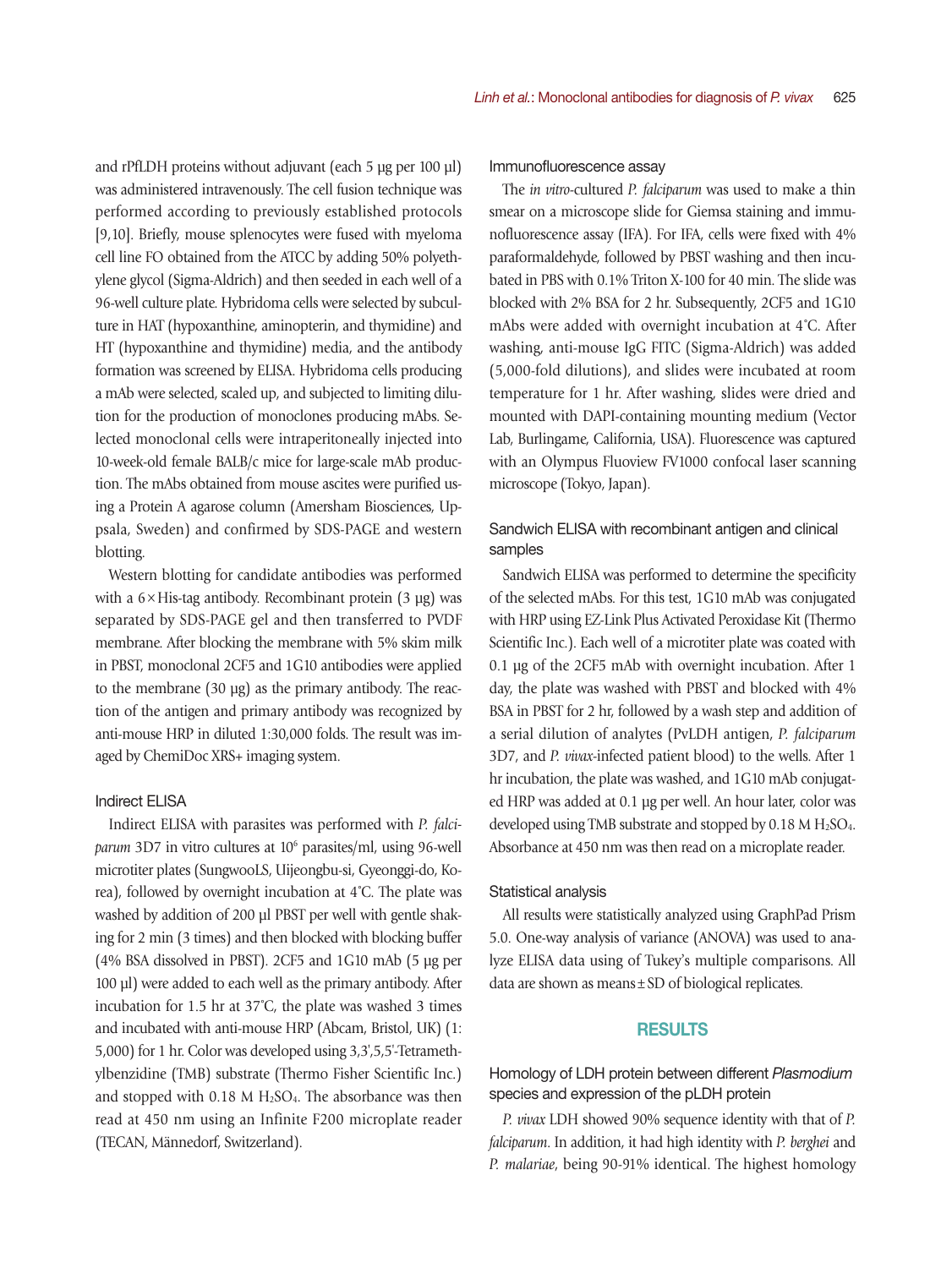#### 626 *Korean J Parasitol* Vol. 55, No. 6: 623-630, December 2017



Fig. 1. Homology of *P. vivax* LDH to other species and generation of recombinant protein. (A) The percentage identity between *P. vivax* LDH and other species. (B) SDS-PAGE analysis of recombinant LDH protein expression and purification. Lane 1, protein marker; lane 2, PvLDH before IPTG induction in *E. coli*; lanes 3-4, PvLDH after IPTG induction, pellet and lysate, respectively; lane 5, *E. coli* PfLDH before IPTG induction; lanes 6-7, *E. coli* PfLDH after IPTG induction, pellet and lysate, respectively; lanes 8-9, purified PvLDH and PfLDH, respectively. (C) Western blot of purified protein with 6×His tag antibody. Lane 1, protein marker; lane 2, BSA; lane 3, PfLDH; lane 4, Pv-LDH.

was to *P. knowlesi* and *P. ovale*, up to 97-99%. Sequence homology between *P. vivax* and other species of *Plasmodium* genus (*P. yoelii* and *P. reichenowi*) was also significant (90%). In contrast, the amino acid identity of *P. vivax* was low in *Toxoplasma gondii* or *Homo sapiens*, showing 51% and 32%, respectively. The sequences of all species were obtained from the NCBI (Fig. 1A). Antigen expression of PfLDH and PvLDH was obtained in the soluble fraction in *Escherichia coli*, showing dominant expression at 35.2 kDa (Fig. 1B). The purified proteins were confirmed by western blot (Fig. 1C).

#### Generation of monoclonal antibody (2CF5 and 1G10)

After antibody formation was observed in mice post-immunization (Fig. 2A), cell fusion and limiting dilutions were performed, and then 8 monoclones, namely, 1BD6-AG5, 2AD8- C7, 2CF1-AD10, 2CF1-DA4, 2CF1-AG4, 2CF1-BF5 (2CF5), 3CH2-BB7, and 5DC3-BA5 for rPvLDH (left), and 7 monoclones (1B5, 1G11, 1B9, 1E6, 1C5, 1G10, and 1G5) for PfLDH (right) were produced (Fig. 2A). The final selected monoclonal antibodies, 2CF5 for PvLDH and 1G10 for PfLDH, were purified and identified by SDS-PAGE, which showed the immunoglobulin heavy and light chains (Fig. 2B). The interaction of selected mAbs against recombinant antigens was determined by western blotting (Fig. 2C). Each mAb was tested for PfLDH and PvLDH, and the affinity between PvLDH and 2CF5 was stronger than that of PfLDH and 2CF5. 1G10 recognized both antigens aggressively (Fig. 2D).

# Immunofluorescence assay (IFA) of 2 antibodies with *P. falciparum*

The reactivity of antigen and antibody was confirmed by IFA using the trophozoite and schizont stages of *P. falciparum* according to Giemsa staining resulting (Fig. 3A). Infected erythrocytes were fixed on glass slides, and 2 candidate antibodies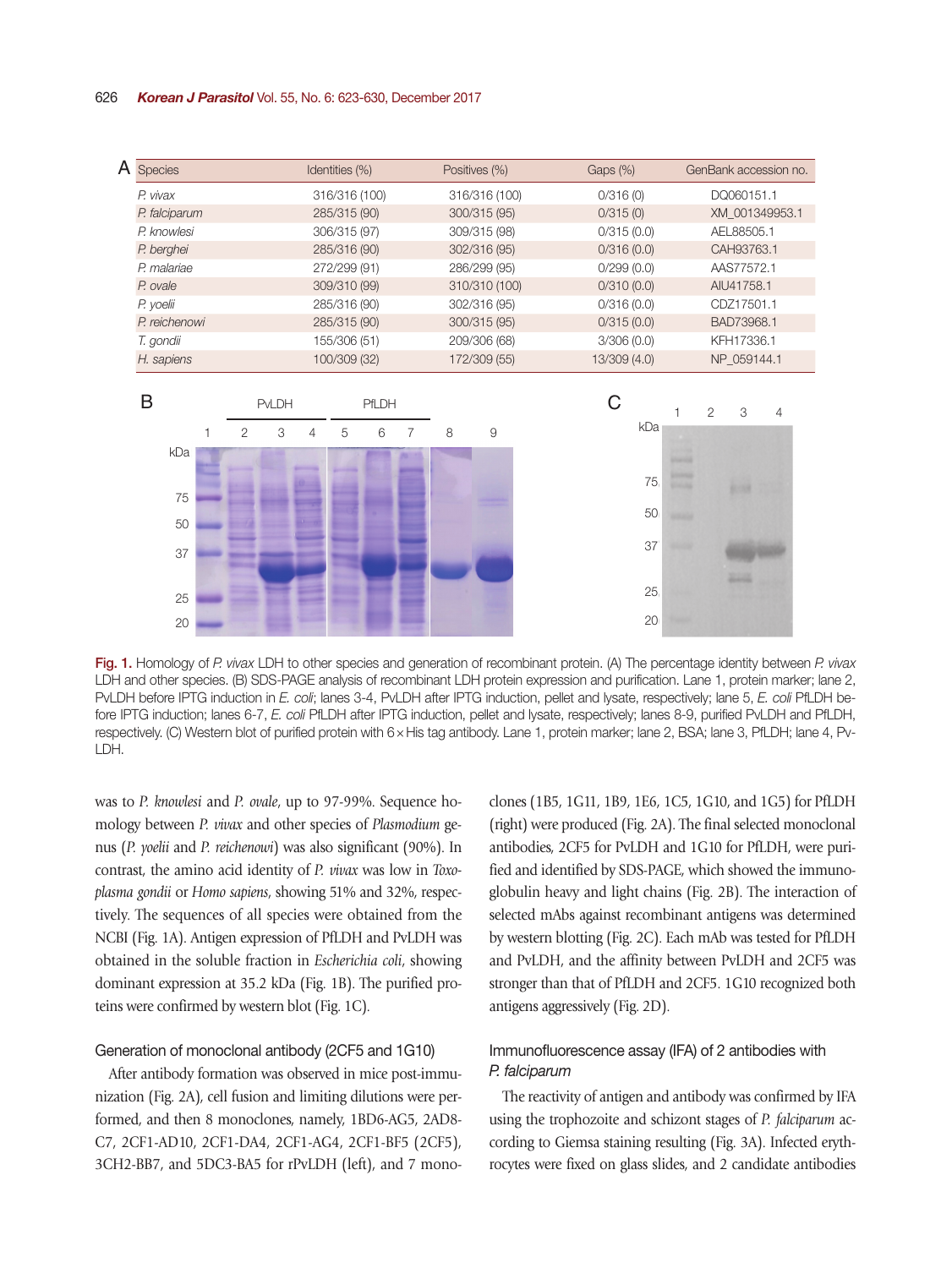

Fig. 2. Development of monoclonal antibody (mAb). (A) Antibody formation in 75T culture flask after final limiting dilution was confirmed by ELISA. Eight monoclones for PvLDH (left) and 7 monoclones for PfLDH (right) were selected. (B) Two mAbs were purified from ascites fluid and confirmed by SDS-PAGE. 2CF5 stands for 2CF1-BF5. (C) Left panel shows the Coomassie blue staining for the presence of antigen. Western blot analysis for mAbs confirmed the antigen and mAb. Lane 1, protein marker; lane; 2, BSA; lane 3, purified PfLDH; lane 4, purified PvLDH. (D) The relative affinity of both antibodies against pLDH antigens were confirmed by direct ELISA). \*\**P*<0.01; \*\*\**P*<0.001.

were applied separately. The results showed that there was no fluorescence visible with the 2CF5 mAb (Fig. 3B), implying that it could discriminate between *Plasmodium* species. In contrast, positive fluorescence was captured from the 1G10 mAb and detected well in trophozoites and schizonts with a higher resolving power (Fig. 3B, bottom panel).

## Diagnostic performance of mAbs-linked ELISA

The non-reactivity of 2CF5 mAb to *P. falciparum* was confirmed by indirect ELISA. The 1G10 mAb showed a positive reaction at 10<sup>6</sup> parasites/ml, but 2CF5 did not detect *P. falciparum* (Fig. 4A). Therefore, in the sandwich ELISA, the 1G10 mAb was used as the detection antibody, and the 2CF5 Pv-LDH mAb was used as the capturing antibody. 1E6 and 1G10 were used as a pair of positive control antibodies to detect *P. falciparum*. Both normal blood and infected blood showed similar OD values for the 2CF5-1G10 pair  $(0.161 \pm 0.001$  and  $0.177 \pm 0.002$ , respectively). In contrast, the 1E6-1G10 antibody pair showed a positive value of  $10^5$  parasites  $(0.298 \pm$ 

0.015) in comparison to the normal blood sample  $(0.198 \pm 1)$ 0.01) (Fig. 4A).

The limit of blank (LoB) and limit of detection (LoD) of the 2CF5-1G10 antibody pair was determined in a sandwich ELI-SA with serial dilution of PvLDH. The LoB and LoD was defined based on a previous study [11]. The OD 450 nm illustrated the limited of blank (LoB) was 0.055, and the LoD was determined as 0.059. According to OD value of LoD 2CF5 and 1G10 antibody pair was able to detect 31.25 ng/ml of PvLDH (Fig. 4B). The sandwich ELISA was used to determine if it could distingush *P. falciparum* and *P. vivax* using serial dilution of *in vitro*-cultured *P. falciparum* and *P. vivax*-infected patient bloods. First of all, the pair of 2CF5 and 1G10 antibody was not able to detect *P. falciparum* in the range of 10<sup>6</sup> parasites/ml which was detected positively by a pair of positive control mAbs (1E6-1G10) for *P. falciparum* (Fig. 4C).

A sandwich ELISA was performed for detection in patient blood infected with *P. vivax*. The 2CF5-1G10 antibody pair was determined as a positive antibody pair for *P. vivax* because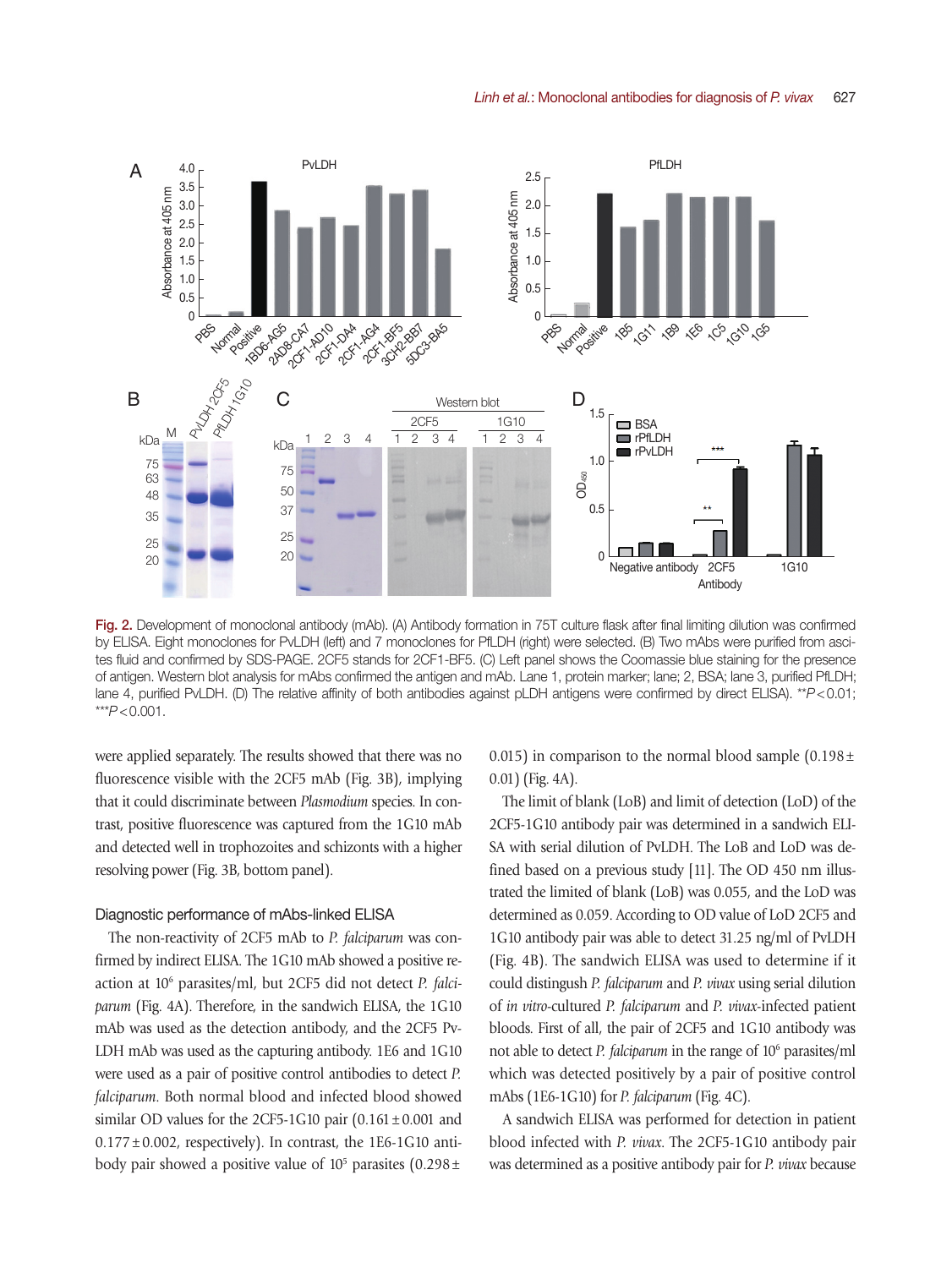

Fig. 3. Immunofluorescence of selected mAbs for *P. falciparum*. (A) *P. falciparum*-infected RBCs were stained with Giemsa to confirm the blood stage. (B) IFA image was obtained by under a 100 x oil immersion objective lens for 2CF5 (upper panel) and 1G10 (middle panel) for those infected RBC. The IFA result of 1G10 was also taken by 200× oil immersion objective lens (bottom panel).



Fig. 4. Evaluation of diagnostic performance of mAbs-linked ELISA. (A) Indirect ELISA of selected mAbs for P. falciparum (10<sup>6</sup> parasites/ mL). (B) Sandwich ELISA of selected antibodies with serial dilution of PvLDH antigen. (C) Sandwich ELISA of selected antibodies with *P.*  falciparum parasitemia from 10<sup>4</sup>-10<sup>6</sup> parasites/ml. (D) Sandwich ELISA of selected antibodies with *P. vivax*-infected patient's bloods (n=7) and negative bloods (n=7). \**P*<0.05; \*\*\**P*<0.001.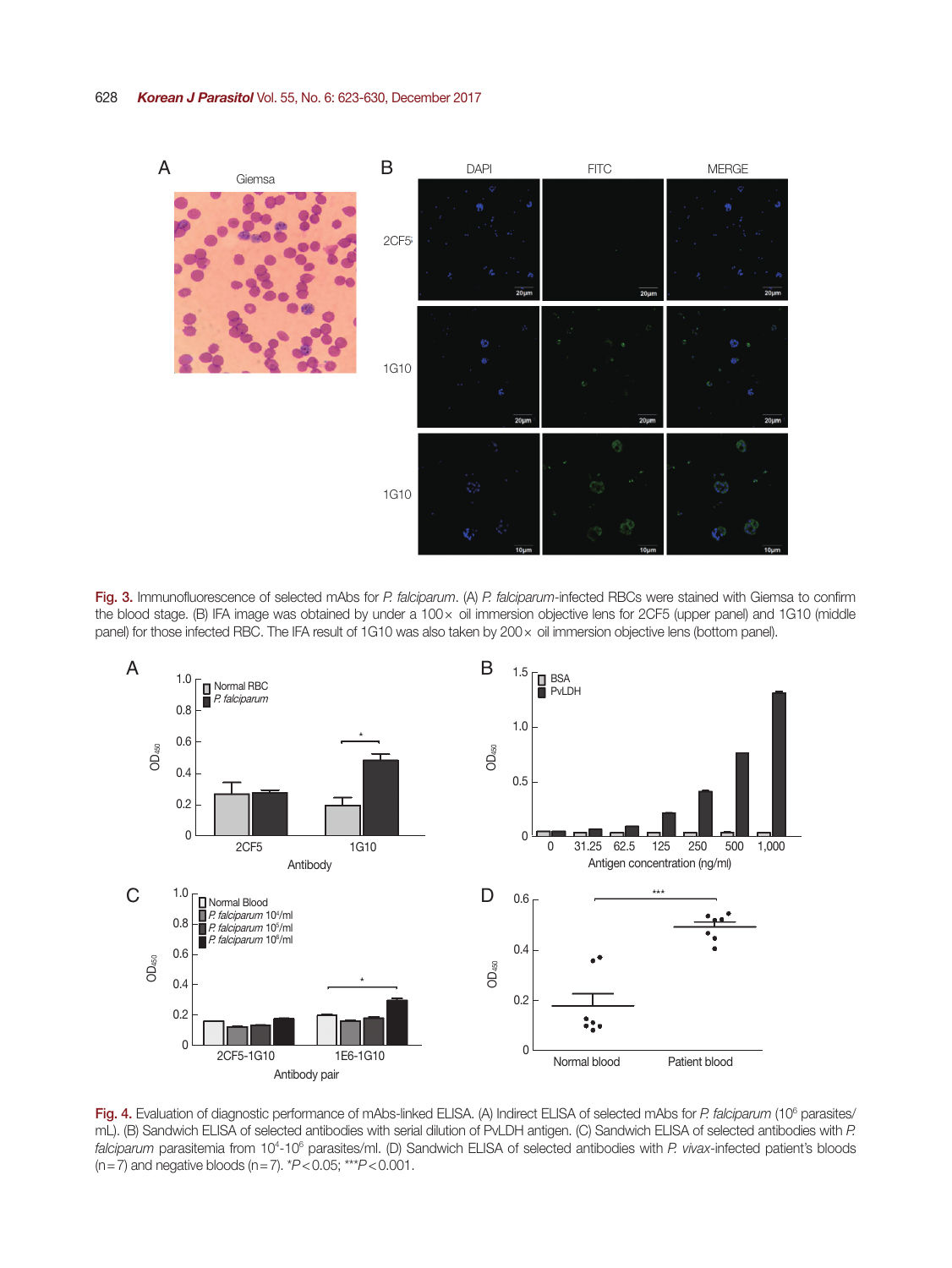OD values of all patients  $(n=7)$  were higher than those of negative bloods  $(n=7)$  (Fig. 4D). Therefore, the pair of those antibodies could discriminate *P. falciparum* and *P. vivax*.

## **DISCUSSION**

Among 5 human-infecting *Plasmodium* species, *P. vivax* is known as the most widespread parasite, infecting 80 million people every year and contributing to the highest number of malaria cases outside Africa [12]. *P. vivax* tends to invade younger red blood cells (RBCs) and reticulocytes rather than mature RBCs and therefore circulate at low-levels in the blood with around 1-2% RBCs infected. It is therefore difficult to detect *P. vivax*. Even using microscopy or PCR, RDT challenges still remain for each diagnostic method [13]. RDT kits provide a quick and simple detection method and are easily applied in some countries with poor technology and small budgets. However, most RDT kits currently only diagnose *P. vivax* indirectly as they can distinguish between *P. falciparum* and non*falciparum* rather than detecting *P. vivax* directly [14,15].

It is well known that PfHRP2 and aldolase are common target candidates for the development of malaria diagnostic tests. PfHRP2 is the most common and sensitive protein for diagnosis, and both PfHRP2 and pLDH-based tests are more sensitive than aldolase alone [16]. However, PfHRP2-based tests are less specific than pLDH-based tests [17] and can only determine *P. falciparum* infection.

*Plasmodium* LDH is a soluble glycolytic enzyme produced in live parasites at the asexual and sexual stages and released from parasite-infected erythrocytes. It has been found in all 4 human *Plasmodium* species. pLDH has been used as a target for a large number of immunocaptures, RDT, and dipstick assays [18,19]. Previously, specific polypeptides that encode Pv-LDH were used to generate monoclonal antibodies against Pv-LDH [20]. The resulting mAbs had a LoD of 78-156 ng/ml in sandwich ELISA. In this study, we cloned and expressed a recombinant pLDH antigen in bacteria, and subsequently produced mAbs. In our sandwich ELISA, LoD was determined as 31.3 ng/ml following previously described methods [11], indicating that an *E. coli*-expressed antigen would be more efficient than a polypeptide-based antigen for antibody generation.

According to plasmoDB, LDH protein is expressed abundantly in the trophozoite stage of malaria and decreases at the schizont stage. In our IFA study, both trophozoite and schizont stages showed strong reactivity between pLDH and our novel

antibody.

In conclusion, the 2CF5 mAb had potential specificity for *P. vivax* detection and the 2CF5-1G10 antibody pair was useful as a component of the *P. vivax*-specific immune assay. We believe that these mAbs could facilitate the development of a *P. vivax*specific rapid diagnostic system in future work.

# ACKNOWLEDGMENT

This research was supported by Priority Research Centers Program through the National Research Foundation of Korea (NRF) funded by the Ministry of Education, Korea (NRF-2015R1A6A1A03032236).

# CONFLICT OF INTEREST

All authors declare no conflict of interest.

# **REFERENCES**

- 1. Centers for Disease Control and Prevention. Malaria. [Internet]. 2017. Available from: https://www.cdc.gov/malaria/.
- 2. Bartoloni A, Zammarchi L. Clinical aspects of uncomplicated and severe malaria. Mediterr J Hematol Infect Dis 2012; 4: e2012026.
- 3. Baird JK, Valecha N, Duparc S, White NJ, Price RN. Diagnosis and treatment of *Plasmodium vivax* malaria. Am J Trop Med Hyg 2016; 95: 35-51.
- 4. Verma P, Biswas S, Mohan T, Ali S, Rao DN. Detection of histidine rich protein and lactate dehydrogenase of *Plasmodium falciparum* in malaria patients by sandwich ELISA using in-house reagents. Indian J Med Res 2013; 138: 977-987.
- 5. Dzakah EE, Kang K, Ni C, Wang H, Wu P, Tang S, Wang J, Wang J, Wang X. *Plasmodium vivax* aldolase-specific monoclonal antibodies and its application in clinical diagnosis of malaria infections in China. Malar J 2013; 12: 199.
- 6. Meier B, Dobeli H, Certa U. Stage-specific expression of aldolase isoenzymes in the rodent malaria parasite *Plasmodium berghei*. Mol Biochem Parasitol 1992; 52: 15-27.
- 7. Harani MS, Beg MA, Khaleeq L, Adil SN, Kakepoto GN, Khurshid M. Role of ICT malaria immunochromatographic test for rapid diagnosis of malaria. J Pak Med Assoc 2006; 56: 167-171.
- 8. Dzakah EE, Kang K, Ni C, Tang S, Wang J, Wang J. Comparative performance of aldolase and lactate dehydrogenase rapid diagnostic tests in *Plasmodium vivax* detection. Malar J 2014; 13: 272.
- 9. Köhler G, Milstein C. Continuous cultures of fused cells secreting antibody of predefined specificity. Nature 1975; 256: 495- 497.
- 10. Galfrè G, Milstein C. Preparation of monoclonal antibodies: